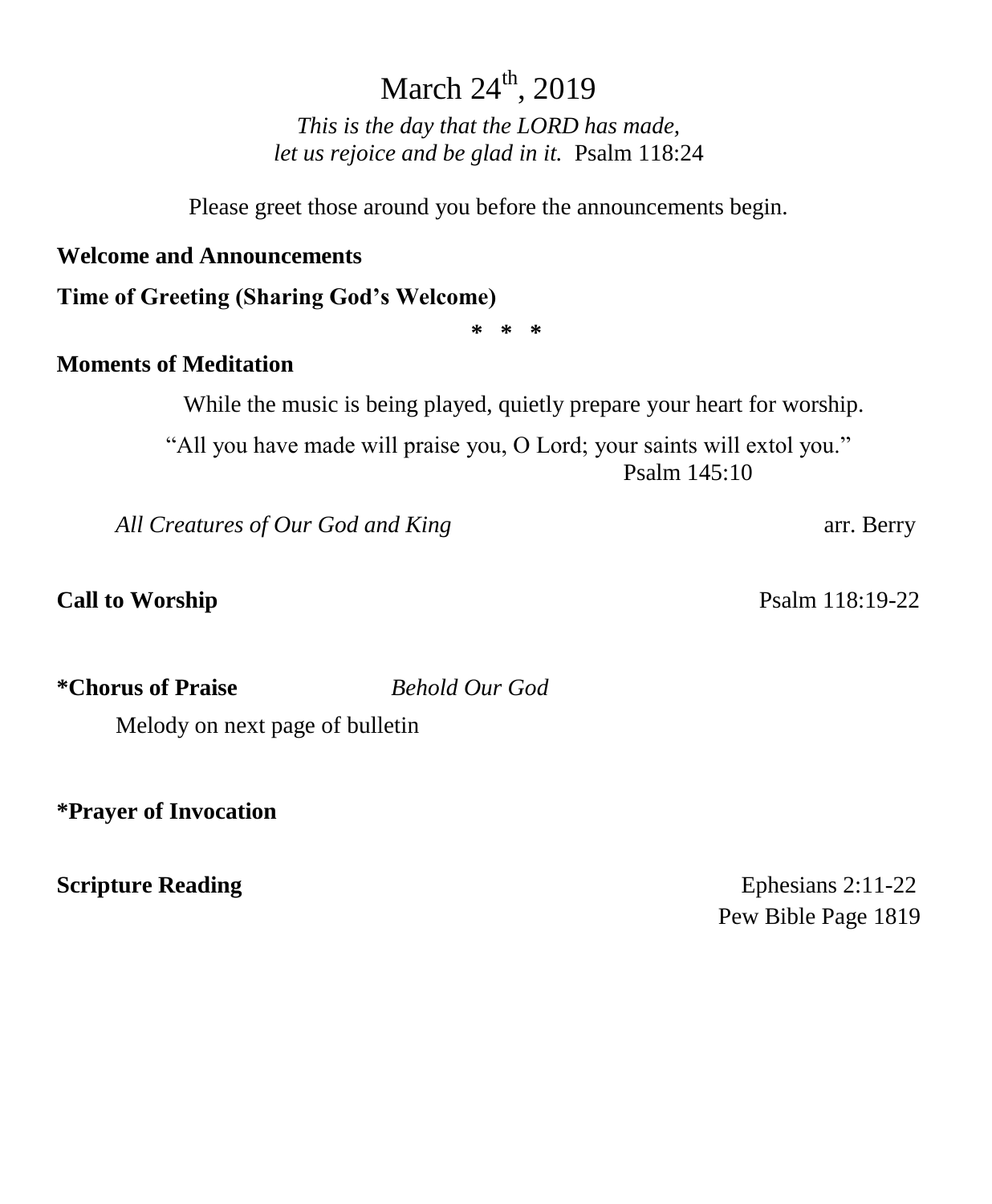### *Behold Our God*



©2011 Sovereign Grace Praise; All rights reserved. Words and Music: Jonathan Baird, Meghan Baird, Ryan Baird, Stephen Altrogger Reprinted with permission under CCLI #376630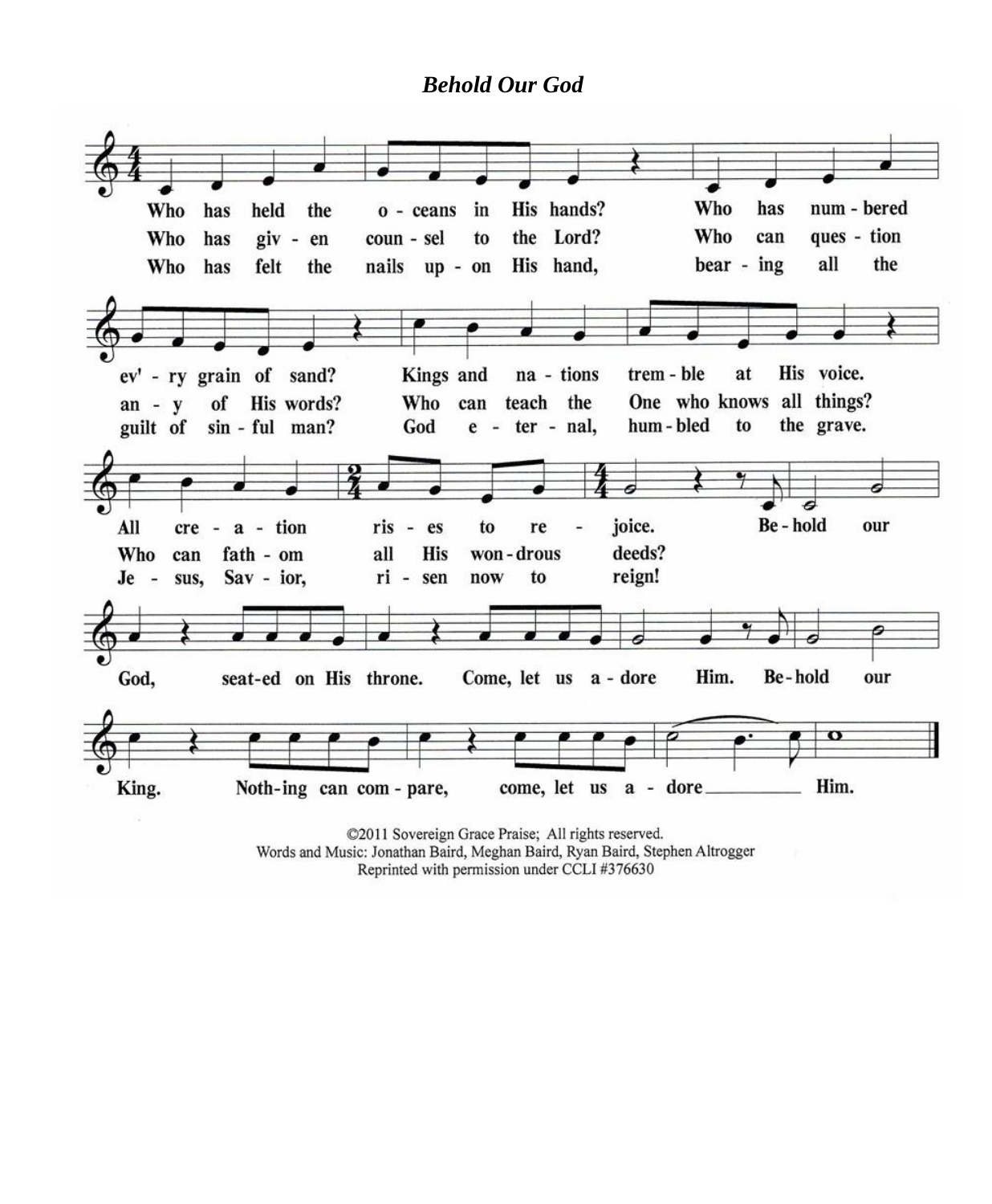### **Prayer of Confession**

Most merciful God, whose son Jesus Christ was tempted in every way, yet without sin, we confess before You our own sinfulness: we have hungered after that which does not satisfy; we have compromised with evil; we have doubted Your power to protect us. Forgive our lack of faith; have mercy on our weakness. Restore in us such trust and love that we may walk in Your ways and delight in doing Your will. For Jesus' sake. Amen.

### **Assurance of Pardoning Grace** Psalm 91:14-16

**<sup>14</sup> "**Because he loves me," says the Lord, "I will recue him; I will protect him, for he acknowledges my name. **<sup>15</sup>** He will call upon me, and I will answer him; I will be with him in trouble, I will deliver him and honor him. <sup>16</sup> With long life will I satisfy him and show him my salvation."

## *\*Hymn of Thanksgiving My Faith Has Found a Resting Place* No. 468<sup>*My Faith Has Found a Resting Place*</sup>

My faith has found a resting place, from guilt my soul is freed; I trust the ever-living One, His wounds for me shall plead. I need no other argument, I need no other plea, it is enough that Jesus died, and that He died for me.

Enough for me that Jesus saves, this ends my fear and doubt; a sinful soul I come to Him, He'll never cast me out. I need no other argument, I need no other plea, it is enough that Jesus died, and that He died for me.

My heart is leaning on the Word, the written Word of God: salvation by my Savior's name, salvation thro' His blood. I need no other argument, I need no other plea, it is enough that Jesus died, and that He died for me.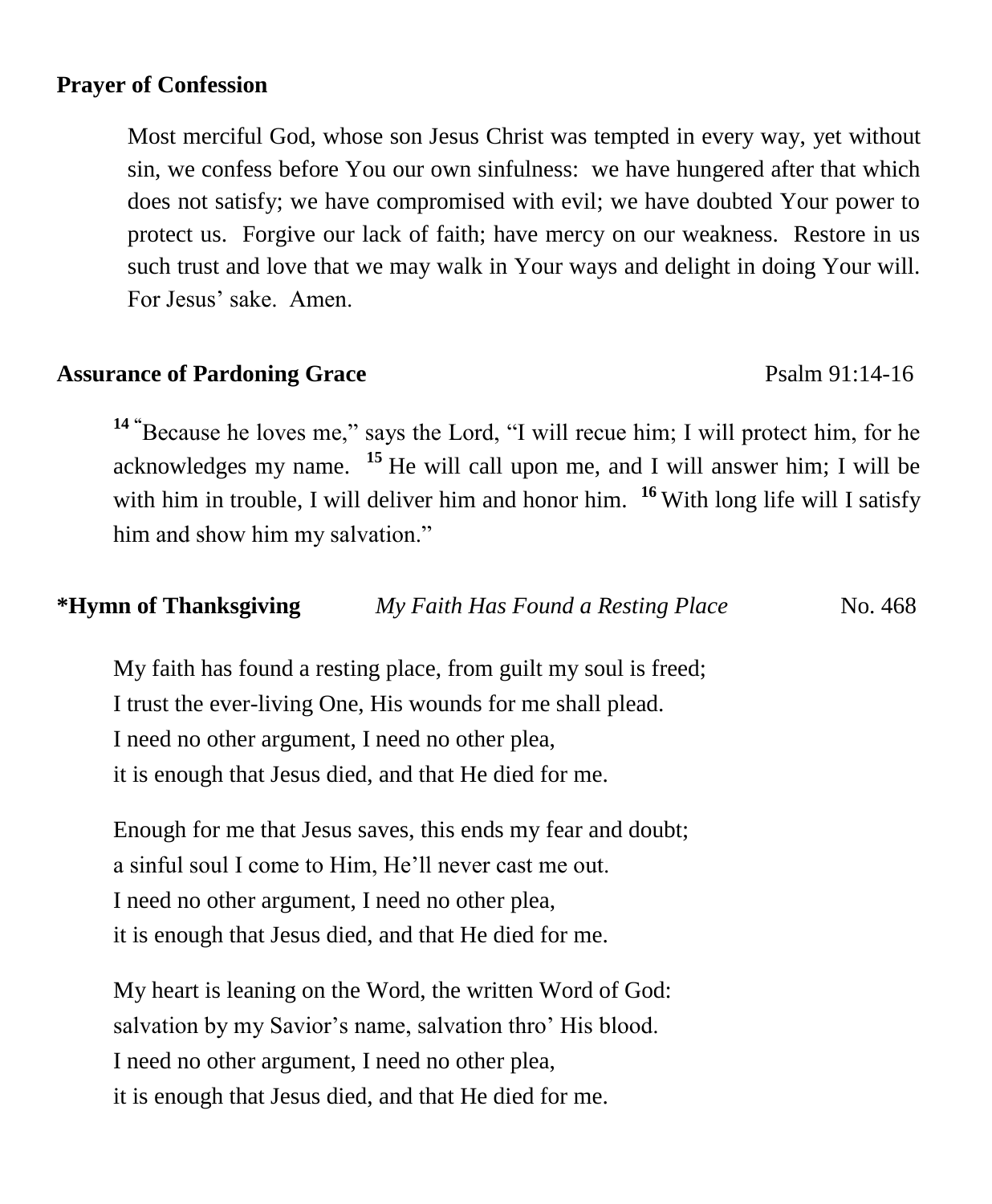My great Physician heals the sick, the lost He came to save; for me His precious blood He shed, for me His life He gave. I need no other argument, I need no other plea, it is enough that Jesus died, and that He died for me.

## **New City Catechism Question # 28**

### **What happens after death to those not united to Christ by faith?**

At the day of judgment they will receive the fearful but just sentence of condemnation pronounced against them. They will be cast out from the favorable presence of God, into hell, to be justly and grievously punished, forever.

### **Prayer of Intercession**

| <b>Tithes and Offering</b>                        | For the Beauty of the Earth                           | arr. Chung |
|---------------------------------------------------|-------------------------------------------------------|------------|
| *Hymn of Preparation                              | <i>I Love to Tell the Story</i>                       | No. 478    |
| I love to tell the story of unseen things above,  |                                                       |            |
| of Jesus and His glory, of Jesus and His love.    |                                                       |            |
|                                                   | I love to tell the story, because I know 't is true;  |            |
| it satisfies my longings as nothing else can do.  |                                                       |            |
|                                                   | I love to tell the story, 'twill be my theme in glory |            |
| to tell the old, old story of Jesus and His love. |                                                       |            |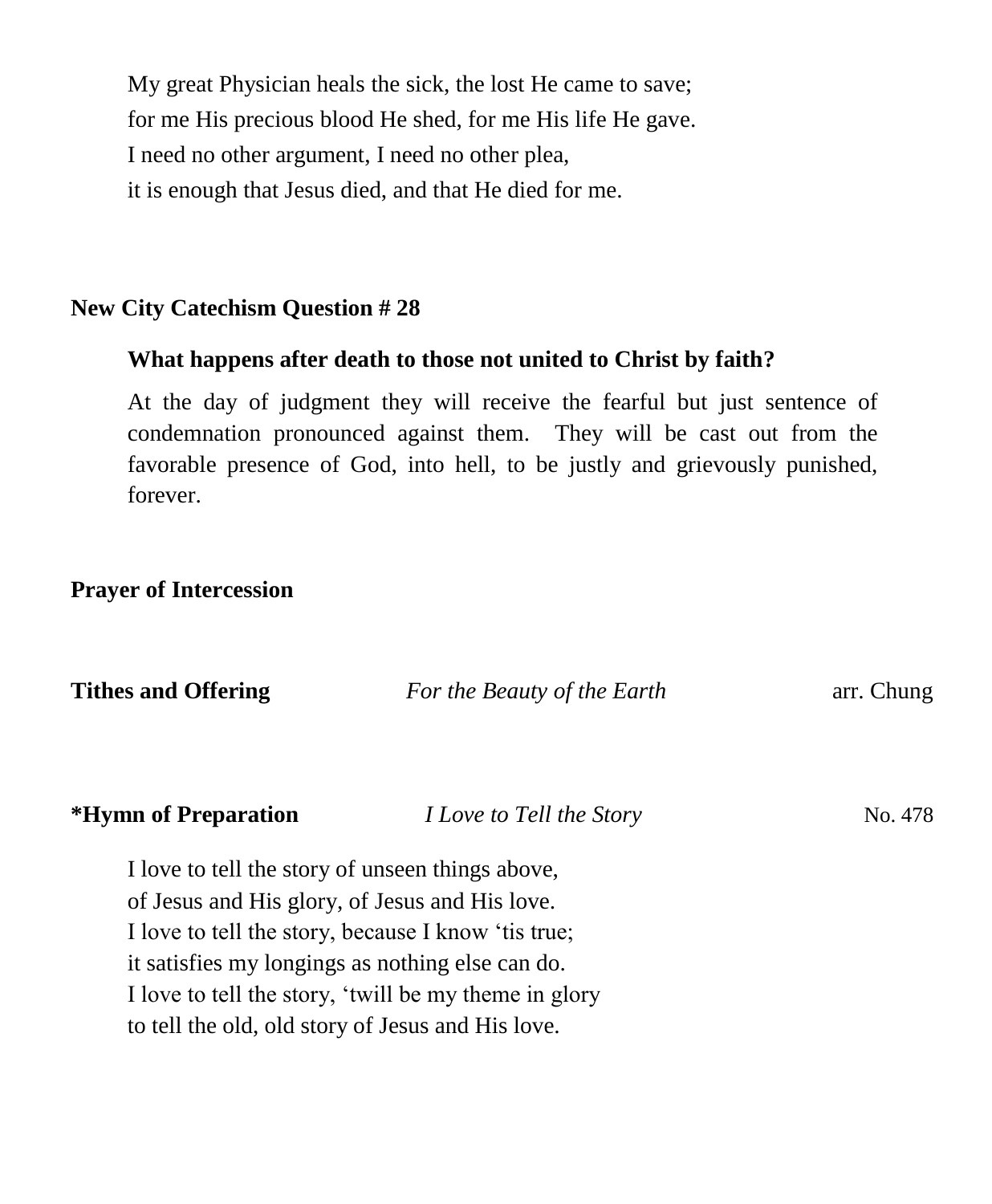I love to tell the story; more wonderful it seems than all the golden fancies of all our golden dreams. I love to tell the story, it did so much for me; and that is just the reason I tell it now to thee. I love to tell the story, 'twill be my theme in glory to tell the old, old story of Jesus and His love.

I love to tell the story; 'tis pleasant to repeat what seems, each time I tell it, more wonderfully sweet. I love to tell the story, for some have never heard the message of salvation from God's own holy Word. I love to tell the story, 'twill be my theme in glory to tell the old, old story of Jesus and His love.

I love to tell the story; for those who know it best seem hungering and thirsting to hear it, like the rest. And when, in scenes of glory, I sing the new, new song, 'twill be the old, old story, that I have loved so long. I love to tell the story, 'twill be my theme in glory to tell the old, old story of Jesus and His love.

**Sermon God's Global Mission & You Psalm 67** 

Pew Bible Page 902

See notes on insert in the bulletin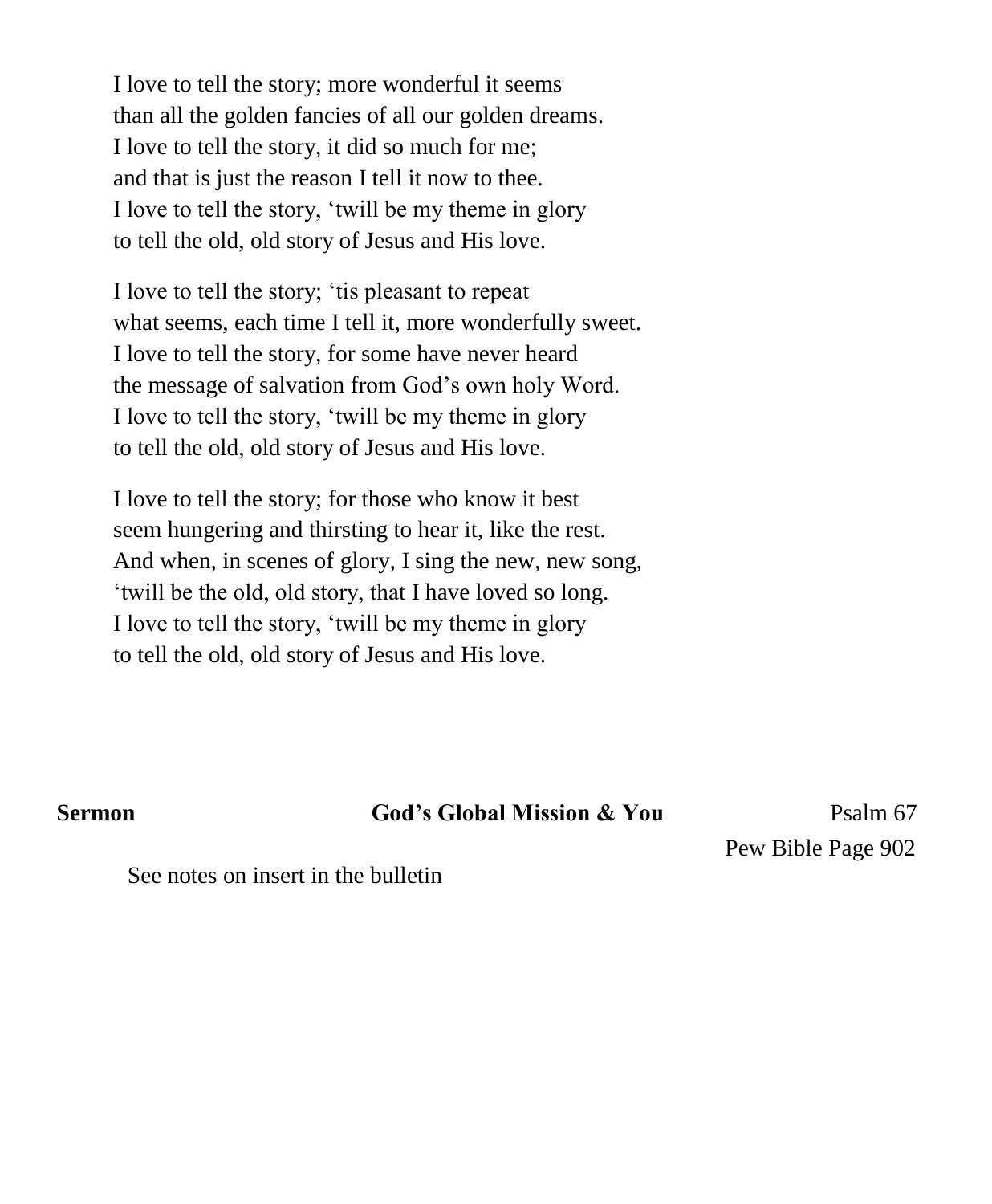# **\*Hymn of Response** *O God, to Us Show Mercy* No. 437 Sung to the tune of *Aurelia*; The Church's One Foundation

O God, to us show mercy and bless us in Your grace; cause now to shine upon us the brightness of Your face; that so Your way most holy on earth may soon be known, and unto ev'ry people Your saving grace be shown.

O God, let all men praise You, let all the nations sing; in ev'ry land let praises and song of gladness ring; for You shall judge the people in truth and righteousness, and through the earth the nations shall Your just rule confess.

O God, let people praise You, let all the nations sing, for earth in rich abundance to us her fruit shall bring. The Lord our God shall bless us, our God shall blessing send, and all the earth shall fear Him to its remotest end.

# **\*Benediction**

## **\*Gloria Patri** No. 735

Glory be to the Father, and to the Son, and to the Holy Ghost; as it was in the beginning, is now, and ever shall be, world without end. Amen, amen.

**\*Postlude** *How Majestic Is Your Name* arr. Keveren

**\* Congregation:** Please stand as able.

**\* \* \* \* \* \* \* \***

**Piano** Sandy DeGroot

# **Scripture, New City Catechism & Intercessory Prayer** Bruce Hrivnak, Elder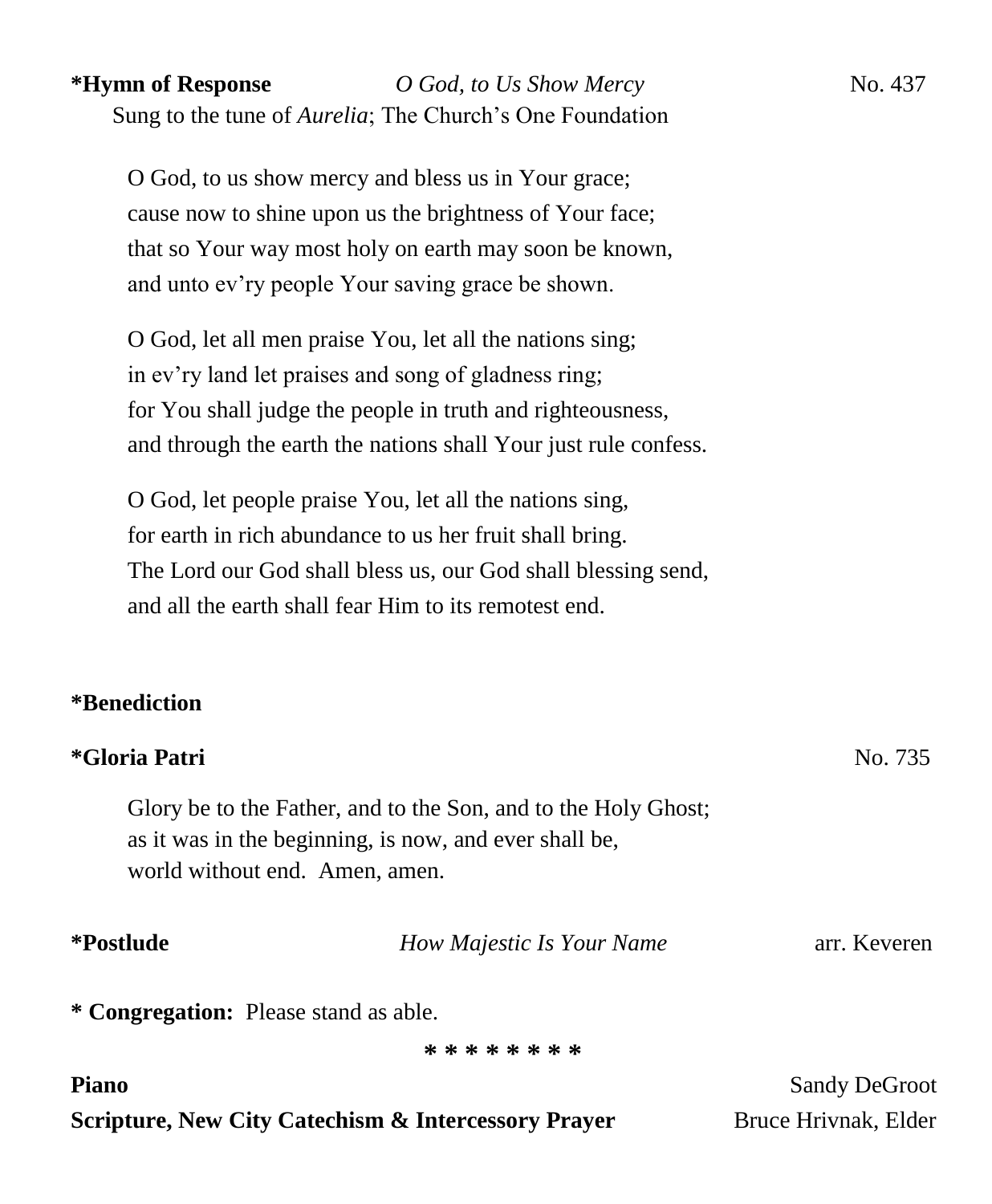# **Weekly Calendar**

| <b>DATE</b>       | TIME              | <b>EVENT</b>                            |  |
|-------------------|-------------------|-----------------------------------------|--|
| <b>SUN 3/24</b>   | 9:00 AM           | <b>Opening Exercises</b>                |  |
|                   | $9:15 \text{ AM}$ | <b>Sunday School</b>                    |  |
|                   | 10:30 AM          | <b>Worship Service</b>                  |  |
| <b>WED 3/27</b>   | 9:30 AM           | Ladies' Bible Study                     |  |
|                   | 11:00 AM          | Ladies' Bible Study                     |  |
| <b>THURS 3/28</b> | 11:00 AM          | Brunch at Viking Chili Bowl             |  |
|                   | 6:30 PM           | <b>Financial Peace University Class</b> |  |
| <b>SAT 3/30</b>   | 9:00 AM           | Pastoral Workshop                       |  |
| <b>SUN 3/31</b>   | 9:00 AM           | <b>Opening Exercises</b>                |  |
|                   | 9:15 AM           | <b>Sunday School</b>                    |  |
|                   | 10:30 AM          | <b>Worship Service</b>                  |  |

# **Important Upcoming Events**

| <b>SUN 4/7</b>  | 9:00 AM   | Missionary visit with the Talleys & Carry-In Lunch |
|-----------------|-----------|----------------------------------------------------|
| <b>SUN 4/14</b> | $6:00$ PM | <b>Prayer Meeting (Missions Focus)</b>             |
| <b>WED 4/24</b> | 6:30 PM   | <b>Congregational Meeting</b>                      |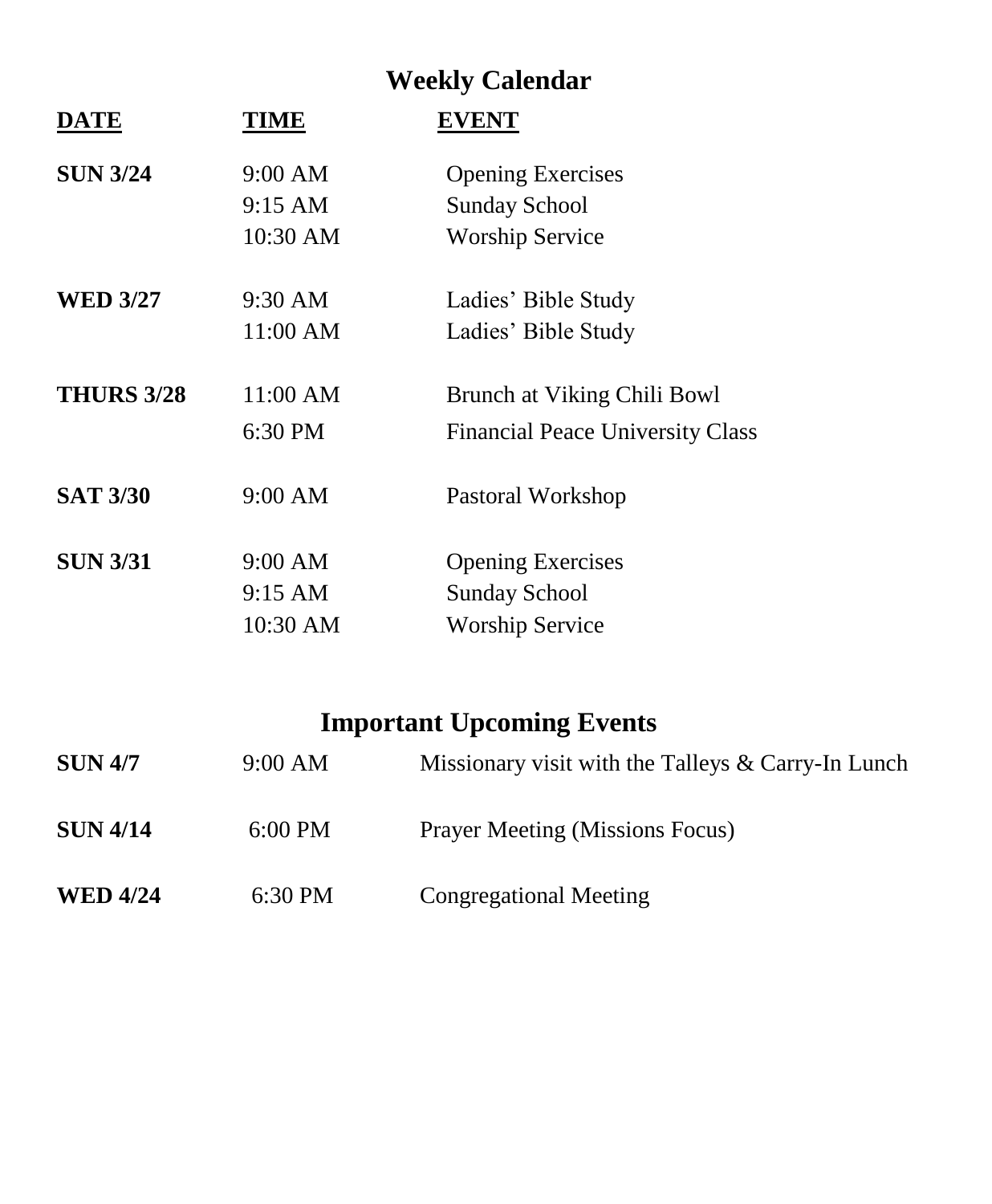# **Serving the Lord**

|                     | 3/24              | 3/31        | 4/07                |
|---------------------|-------------------|-------------|---------------------|
| S.S. Nursery        | <b>B.</b> Hrivnak | J. Marshall | B. Schoon           |
|                     | V. Lash,          | L. Martin,  | L. Hrivnak,         |
| <b>AM Nursery</b>   | Grayden L.        | Aaron L.    | Emily S.            |
| Greeters            | Lindborg          | DeGroot     | Rogers              |
| <b>Bring Treats</b> | <b>Hrivnak</b>    | J. Rogers   | Schoon              |
| Server & Clean-Up   | <b>Hrivnak</b>    | Lindborg    | Schoon              |
| Audio               | J. Martin         | B. Schoon   | <b>B.</b> Armstrong |
| Elder of the Week   | <b>Hrivnak</b>    | Lindborg    | Schoon              |

# **Announcements**

 **Guest Minister:** This morning we welcome Rev. Ken Anema from Divine Hope Reformed Bible Seminary (he is taking the place of Rev. Nathan Brummel who was scheduled but has been ill this past week). Rev. Anema joined the Divine Hope faculty as Professor Old Testament and Hebrew in the fall of 2013. He graduated from Dordt College in 1988 and completed his seminary training at Mid-America Reformed Seminary in 1991. Prior to joining the faculty, Rev. Anema served as pastor at the Messiah's Independent Reformed Church in Holland, Michigan, for 20 years. May the Lord bless our time together as we worship Him.

**Pastoral Workshop:** We will be holding a workshop this Saturday, March 30, 9 am, in support of the pastoral search that we are now engaged in. The goal is to consider together the priorities that we think most important for the new minister and the main pastoral strengths and experience desired. This will be an important time to get input from all the members, so please make every effort to be there.